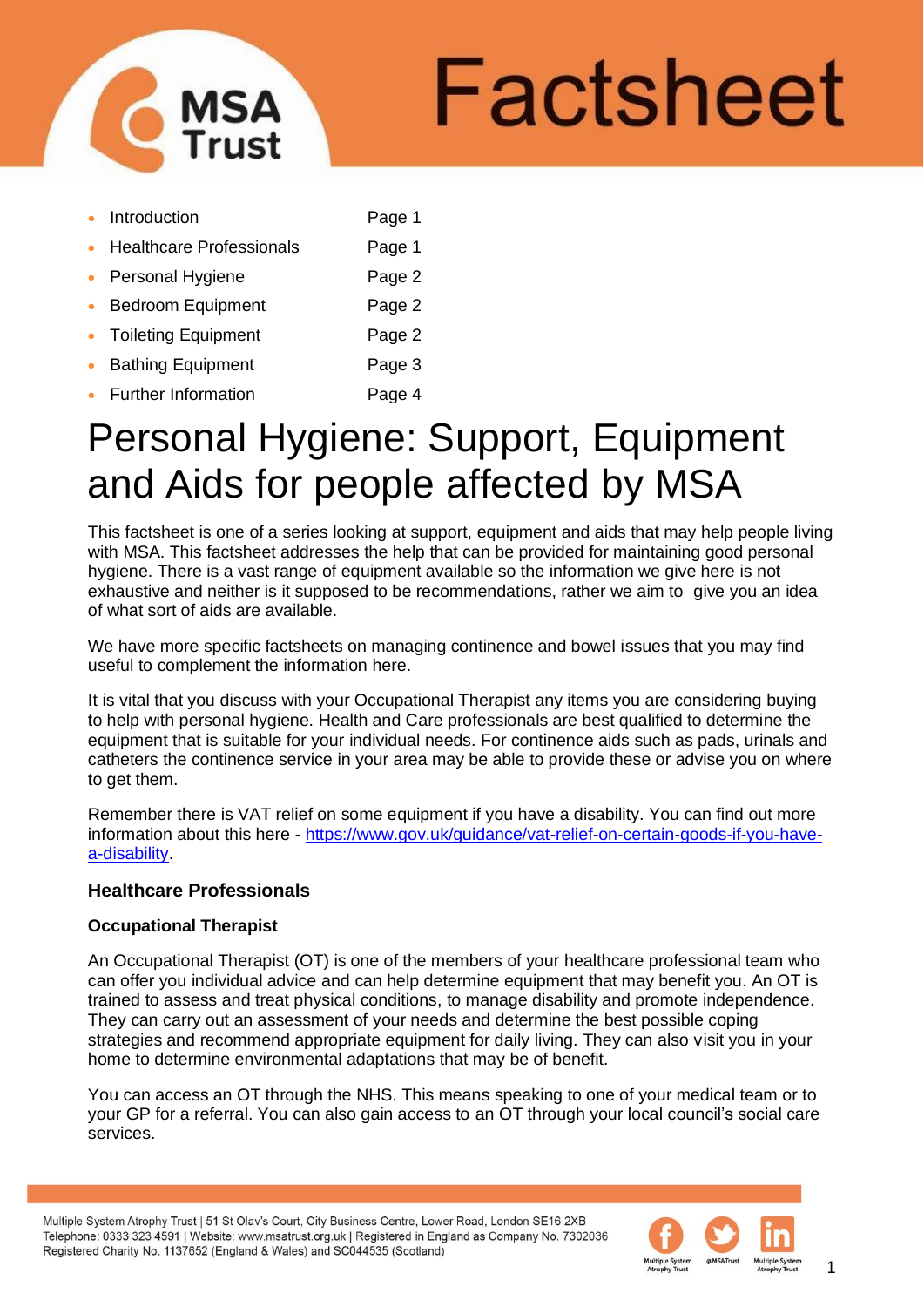Equipment: Personal Hygiene

# **Physiotherapist**

A Physiotherapist treats people with physical problems, often caused by illness. They see physical movement as central to the health and well-being of an individual. They are trained to maximise your movement potential by health promotion, treatment and rehabilitation.

You can get a referral to a Physiotherapist through your GP, though private and independent Physiotherapists also exist.

# **Continence Advisor**

A Continence Advisor is an experienced healthcare professional who is a specialist in bladder, bowel and continence issues. A referral may be made by another health care professional for specialist assessment and advice.

# **Personal Hygiene**

The following tables contain information on equipment that may be of benefit when looking after personal hygiene. There are three tables with information on bedroom equipment, toileting equipment and bathing equipment. At the end of this factsheet you will find a list of commercial suppliers who sell the equipment mentioned.

# **Bedroom Equipment**

| <b>Assistive equipment</b>                                        | <b>Description - More information</b>                                                                 |  |
|-------------------------------------------------------------------|-------------------------------------------------------------------------------------------------------|--|
| Disposable bed pads                                               | These will protect the bed linen and are comfortable with a highly<br>absorbent puffy interior.       |  |
| Disposable hygiene sheets                                         | Disposable bed protectors that fit on top of the mattress and tuck<br>underneath to hold it in place. |  |
| Duvet protectors                                                  | Soft material duvet covers that are breathable but waterproof.                                        |  |
| Waterproof mattress cover                                         | Waterproof, hygienic and easy to care for.                                                            |  |
| Washable bed pads $-$ e.g. the<br>brand 'Kylie' continence sheets | Washable quilted bed protection sheets.                                                               |  |

# **Toileting Equipment**

| <b>Assistive equipment</b> | <b>Description - More information</b>                                                                                                                                                        |  |
|----------------------------|----------------------------------------------------------------------------------------------------------------------------------------------------------------------------------------------|--|
| <b>Bed Pans</b>            | A good solution for people without easy access to a toilet or who<br>spend a lot of time in bed.                                                                                             |  |
| Continence pads            | A variety of styles: pouch pants, absorbent briefs, pads and liners;<br>for men and women.                                                                                                   |  |
| Folding commode            | These can be used in the home or for travelling. They fold up so<br>reduce the space required. They can also be used as a support<br>frame over an existing toilet or as a seat in a shower. |  |

Multiple System Atrophy Trust | 51 St Olav's Court, City Business Centre, Lower Road, London SE16 2XB Telephone: 0333 323 4591 | Website: www.msatrust.org.uk | Registered in England as Company No. 7302036 Registered Charity No. 1137652 (England & Wales) and SC044535 (Scotland)

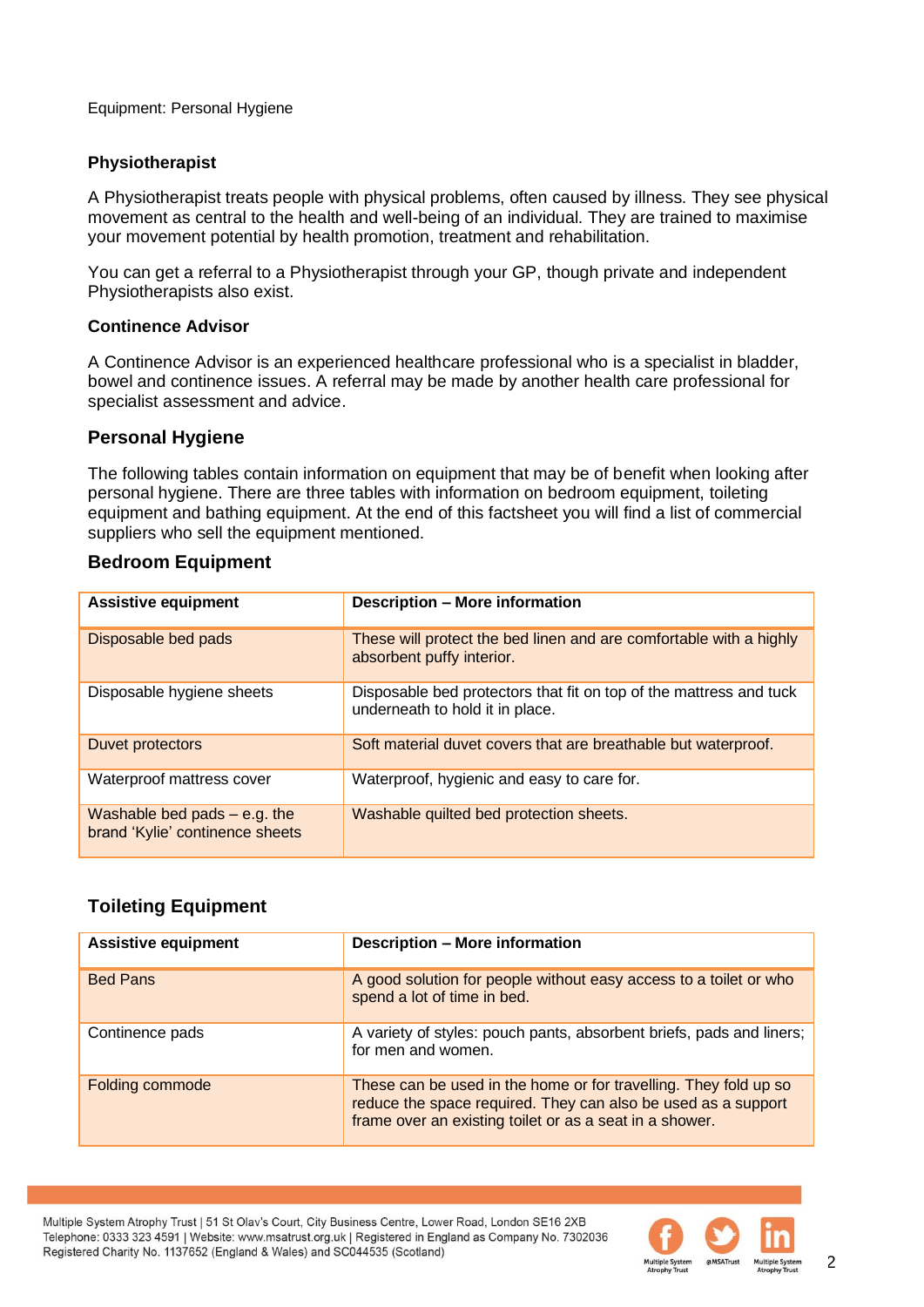| Long handled easywipe             | Easywipes are designed to grip toilet tissues for effective<br>personal hygiene if dexterity is an issue. They maintain<br>independence and allow for easier reach. Also available in a<br>folding form for easy storage when travelling. |  |
|-----------------------------------|-------------------------------------------------------------------------------------------------------------------------------------------------------------------------------------------------------------------------------------------|--|
| <b>Raised Toilet seat</b>         | This is a built-up toilet seat that sits on top of the existing one and<br>can raise the height of toilet seat. In differing sizes some can<br>raise the height by up to five inches making it easier to sit and<br>stand.                |  |
| Shower toilets                    | These multi-function toilets combine a toilet and bidet plus have<br>the added comfort of warm air drying.                                                                                                                                |  |
| <b>Support Rails</b>              | Height adjustable, floor or wall mounted rails that provide<br>something to hold onto to help when sitting and standing should<br>balance be a problem.                                                                                   |  |
| Tilt-in-Space shower chair        | These chairs have a commode function but also fit into a shower<br>cubicle and tilt up to 30 degrees. They are designed for comfort<br>and ease of use.                                                                                   |  |
| <b>Toilet frames</b>              | A stable freestanding frame with arms, and sometimes a seat,<br>that sits astride the toilet and provides support with sitting on the<br>toilet and standing.                                                                             |  |
| Travel intermittent catheter kits | Kit contains self-lubricating catheter and attached drainage bag<br>which is leak proof to dispose of once home                                                                                                                           |  |
| <b>Urinals</b>                    | These are available in many styles with non-return valve fittings,<br>non-spill features and male and female designs.                                                                                                                     |  |
| Urinals - disposable/portable     | A handy travel item, such as Travel John or Uribags, for when<br>toilet facilities may be limited.                                                                                                                                        |  |
| Wheeled/mobile commode            | A portable commode with detachable bowl. Some models can fit<br>over an existing toilet.                                                                                                                                                  |  |

# **Bathing Equipment**

| <b>Assistive equipment</b> | <b>Description - More information</b>                                                                                                                                  |  |  |
|----------------------------|------------------------------------------------------------------------------------------------------------------------------------------------------------------------|--|--|
| Hair washing in bed        | This can be done with either a solid tray that can be laid under the<br>person's head or by an inflatable version (a smaller version of the<br>inflatable bath below). |  |  |
| Inflatable bed bath        | Made from heavy duty vinyl, the (flat) bath can be placed<br>underneath the person in bed and then inflated and filled with<br>water. It also has shower attachment.   |  |  |
| Shower chair               | A simple height adjustable stool that can be taken into the shower<br>to provide an alternative option to standing, should balance be a<br>problem.                    |  |  |

Multiple System Atrophy Trust | 51 St Olav's Court, City Business Centre, Lower Road, London SE16 2XB<br>Telephone: 0333 323 4591 | Website: www.msatrust.org.uk | Registered in England as Company No. 7302036<br>Registered Charit



3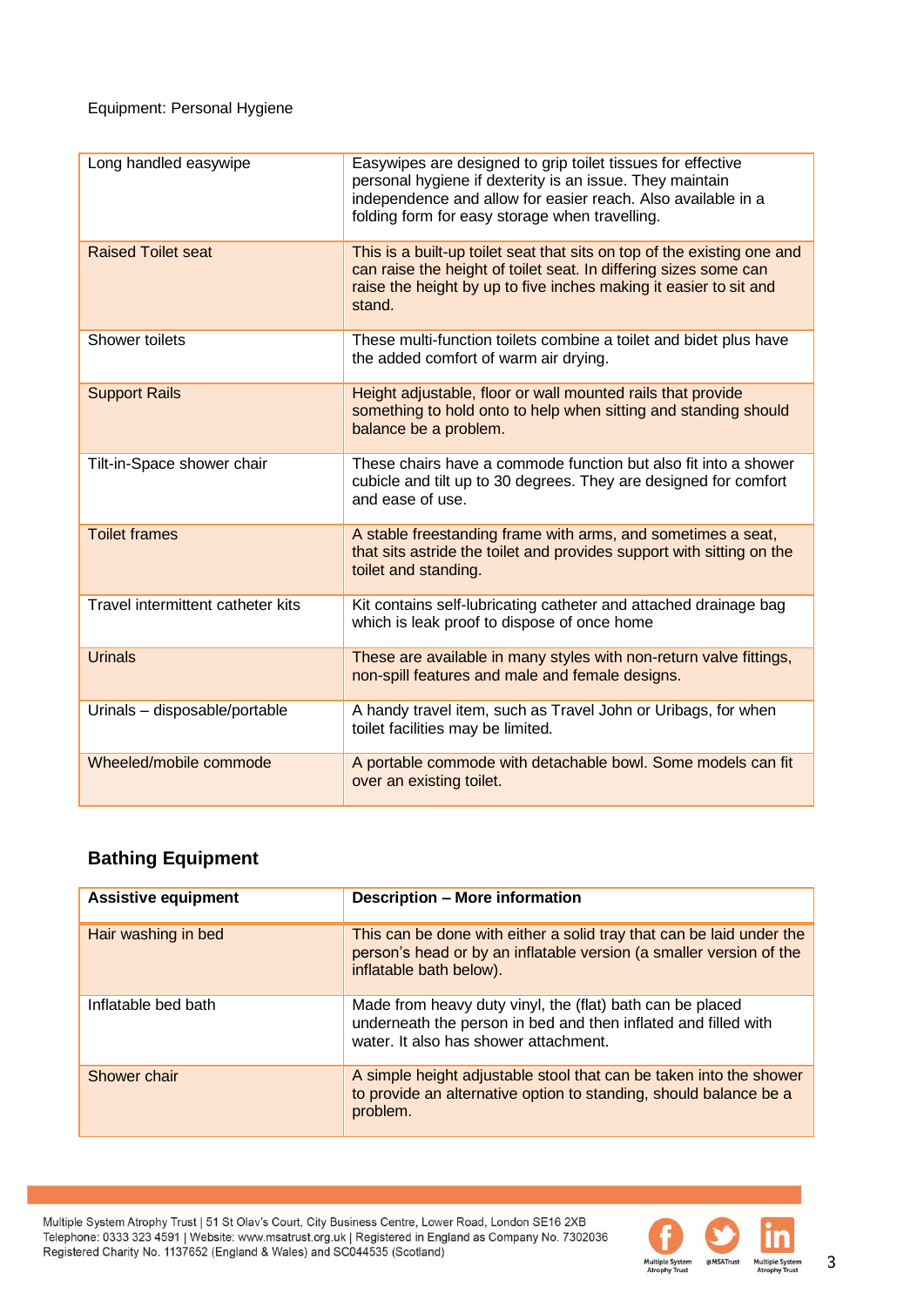### Equipment: Personal Hygiene

| Shower toilets             | These multi-function toilets combine a toilet and bidet plus have<br>the added comfort of warm air drying.                                              |
|----------------------------|---------------------------------------------------------------------------------------------------------------------------------------------------------|
| Tilt-in-Space shower chair | These chairs have a commode function but also fit into a shower<br>cubicle and tilt up to 30 degrees. They are designed for comfort<br>and ease of use. |

# **Commercial sites selling products**

We do not endorse any of the following companies and they are listed here to help you find out more information about the equipment listed above.

| Allanda                       | W www.allaboutincontinence.co.uk T: 0800 999 5565 |                  |
|-------------------------------|---------------------------------------------------|------------------|
| <b>Bullen Healthcare</b>      | W: www.bullens.com                                | T: 0800 269 327  |
| Clos-o-Mat                    | W: www.clos-o-mat.com                             | T: 0800 374 076  |
| <b>Collins Care</b>           | W: www.collinscare.co.uk                          | T: 0845 301 6704 |
| Living Aids Direct            | W: www.livingaidsdirect.com                       | T: 0845 057 3402 |
| <b>NRS Healthcare</b>         | W: www.nrshealthcare.co.uk                        | T: 0345 121 8111 |
| <b>Steddy Disability Aids</b> | W: www.disabilityaids.net                         | T: 01656 668 77  |

**The MSA Trust does not endorse or recommend any specific product mentioned in this factsheet. We do not receive any money from any organisation mentioned.**

# **Further information**

**The Disabled Living Foundation -** DLF is a national charity that provides impartial advice, information and training on daily living aids.

**T:** 0845 130 9177 | **W:** [www.dlf.org.uk](http://www.dlf.org.uk/)

**The Disabled Living Equipment Centre** - DLEC provide a range of services to improve the quality of life of disabled people, their families and carers.

**T:** 0161 607 8200 | **W:** [www.disabledliving.co.uk](http://www.disabledliving.co.uk/)

# **The MSA Trust's Contact Details:**

We have MSA Health Care Specialists that support people affected by MSA in the UK and Ireland. If you would like to find the MSA Health Care Specialist for your area, contact us on the details below or use the interactive map here – [https://www.msatrust.org.uk/support-for-you/hcps/.](https://www.msatrust.org.uk/support-for-you/hcps/)

51 St Olav's Court, City Business Centre, Lower Road, London SE16 2XB

T: 0333 323 4591 | E: [support@msatrust.org.uk](mailto:support@msatrust.org.uk) | W: [www.msatrust.org.uk](http://www.msatrust.org.uk/)

# **If you have any questions about anything you have read in this factsheet, then please contact your MSA Health Care Specialist.**